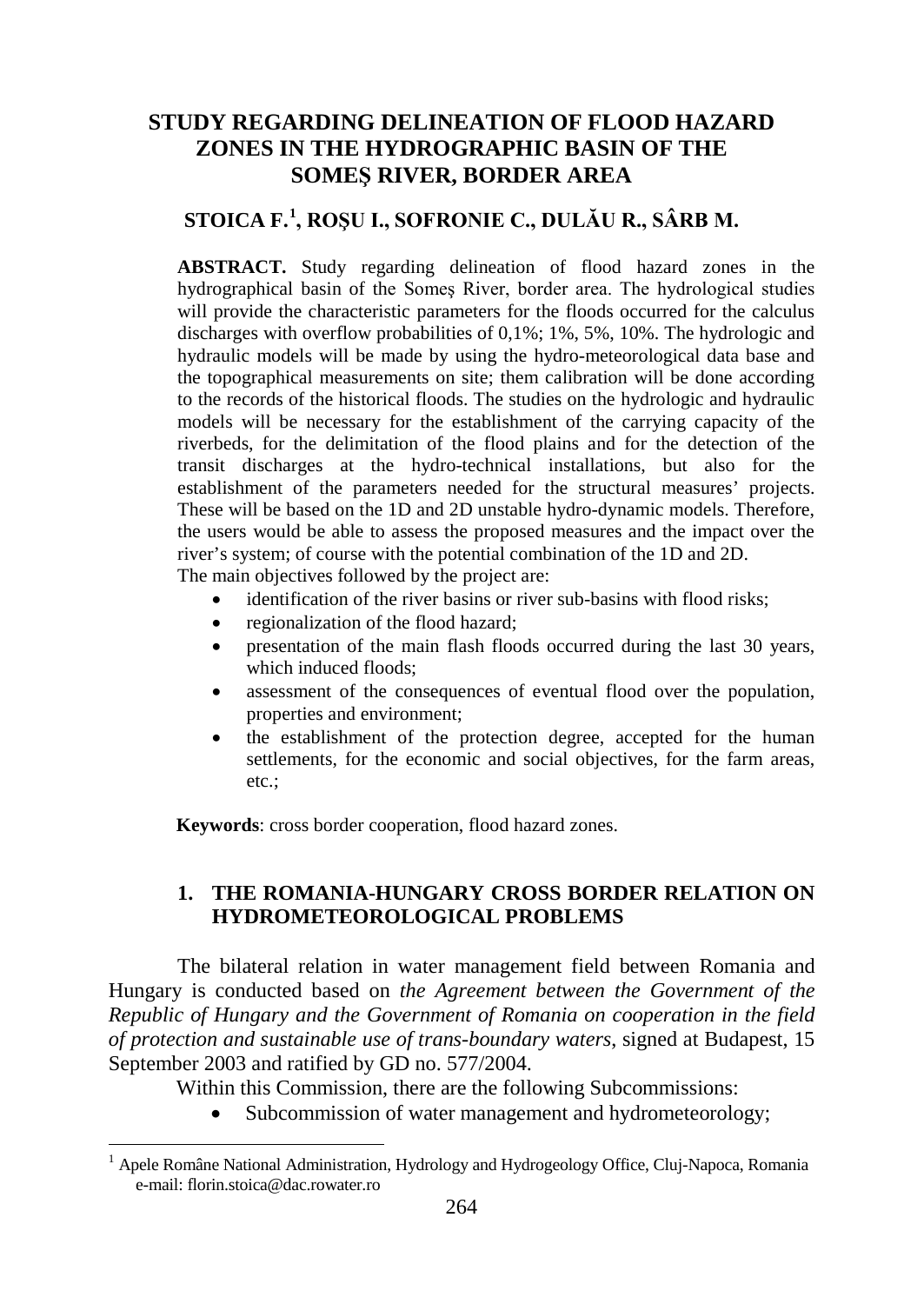- Subcommission of flood protection;
- Subcommision of water quality:
- Ad-Hoc Subcommission

The Romanian-Hungary Agreement currently in force is elaborated and signed by the Governments of the two neighbouring countries and relates to cooperation for the protection and sustainable use of border waters.

It is stipulated that each Party to conduct a regular exchange of meteorological and hydrological data (current data, real and probable, as well as warnings and forecasts regarding dangerous meteorological and hydrological phenomena).

The objective of data exchange between countries is the detailed and prompt information on meteorological and hydrological phenomena either ongoing or likely to take place on the territories of the two countries, in order to effectively serve the national economies and prevent or limit damage.

At basin level the data exchange is running between Somes-Tisa River Basin Water Administration Cluj and Upper Tisa Water Management Division Nyiregyhaza (corresponding institution of the two countries).

Also, for periods of floods, hydrological warnings will be mutually transmitted on all water levels registred between the hours of transmission, and the maximum level rate of water with mentioning the date and the quantity of precipitation from the range. However, experts from Somes-Tisa River Basin Water Administration Cluj transmit to the Hungarian counterparts the hydrological forecasts elaborated for a number 6 hydrometric stations.

Every autumn there is a bilateral meeting of experts on hydrological forecasts in the two countries, where they discuss issues specific to the activity. The meeting is organized by counterpart water management and scientific research institutions (INHGA Bucharest and VITUKI Budapest), water basin administrations also being invited.

There is an annual exchange of hydrological data between pair stations (level records, flow sheets, rating curve or table, synoptic table of water discharge), and then there is the activity of concording/matching the water flows in the border area (monthly average, monthly maximum, monthly minimum) on the rivers Tur, Someş and Crasna (table 1).

| No | <b>River</b> | <b>Hydrometric station - RO</b> | <b>Hydrometric station - HU</b> |
|----|--------------|---------------------------------|---------------------------------|
|    | Tur          | Turulung                        | Garbolc                         |
|    | Somes        | Satu Mare                       | Csenger                         |
|    | ∠rasna       | Domănesti                       | Agerdomaior                     |

*Table 1. The corresponding hydrometric stations included in the annual data exchange*

Each year the team of Romanian and Hungarian hydrologists run the common campaigns of flow measurements. Measurements take place in the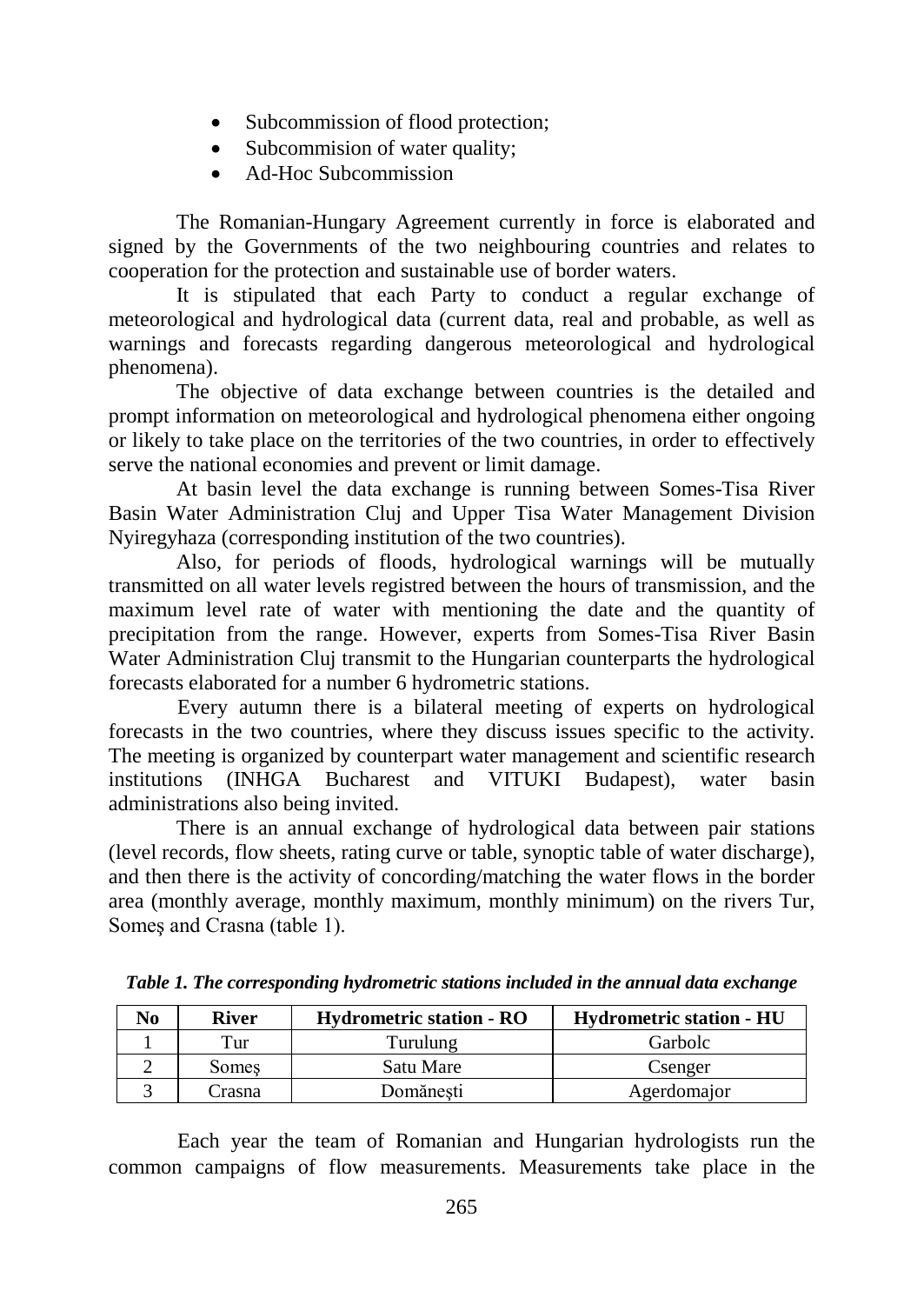sections of pair hydrometric stations on the three transboundary water courses, annually taking place two campaigns (one in each country). The calculation of flow measurements is done by using country-specific methodologies, achieving a steady intercalibration.

At hydrological stations' level there is the regulation to run every month simultaneous flow measurements at pair stations (the same day in a month there is a flow measurement).

## **2. HYDRAULIC MODELLING**

Border area floods have the potential to cause fatalities, displacement of people and damage to the environment, to severely compromise economic development and to undermine the economic activities of the Community.

In developing policies referring to water and land uses Member States and the Community should consider the potential impacts that such policies might have on flood risks and the management of flood risks.

The main objectives followed by the project are:

- identification of the river basins or river sub-basins with flood risks;
- regionalization of the flood hazard;
- presentation of the main flash floods occurred during the last 30 years, which induced floods;
- description of the flood vulnerability inside the flood risk areas;
- use of the charting equipment for the making of the flood risk assessment;
- causes of the floods, with the description of the anthropic factors contributing to the urging of the flood phenomenon;
- assessment of the influences / modifications over the hazard regionalization of the flash floods and assessment of the vulnerability;
- estimation of the tendencies regarding the future floods occurrence
- assessment of the consequences of eventual flood over the population, properties and environment;
- the establishment of the protection degree, accepted for the human settlements, for the economic and social objectives, for the farm areas, etc.;
- preliminary assessment of the flood risk (for discharges higher than the calculus discharge);
- presentation of the necessary measures and actions for the reduction of the flood risk, the financial assessment for that and the identification of the necessary projects;
- cost analysis for the potential structural and non-structural measures, in an alternative manner, by using the 2D flood map analysis;
- analysis of the flood risk, for the evacuations and for the contingency plan (number of evacuated people, size of the forces assigned for the evacuation activities, logistics and technique available for the authorities);

Topographical studies will encompass situation plans, cross-section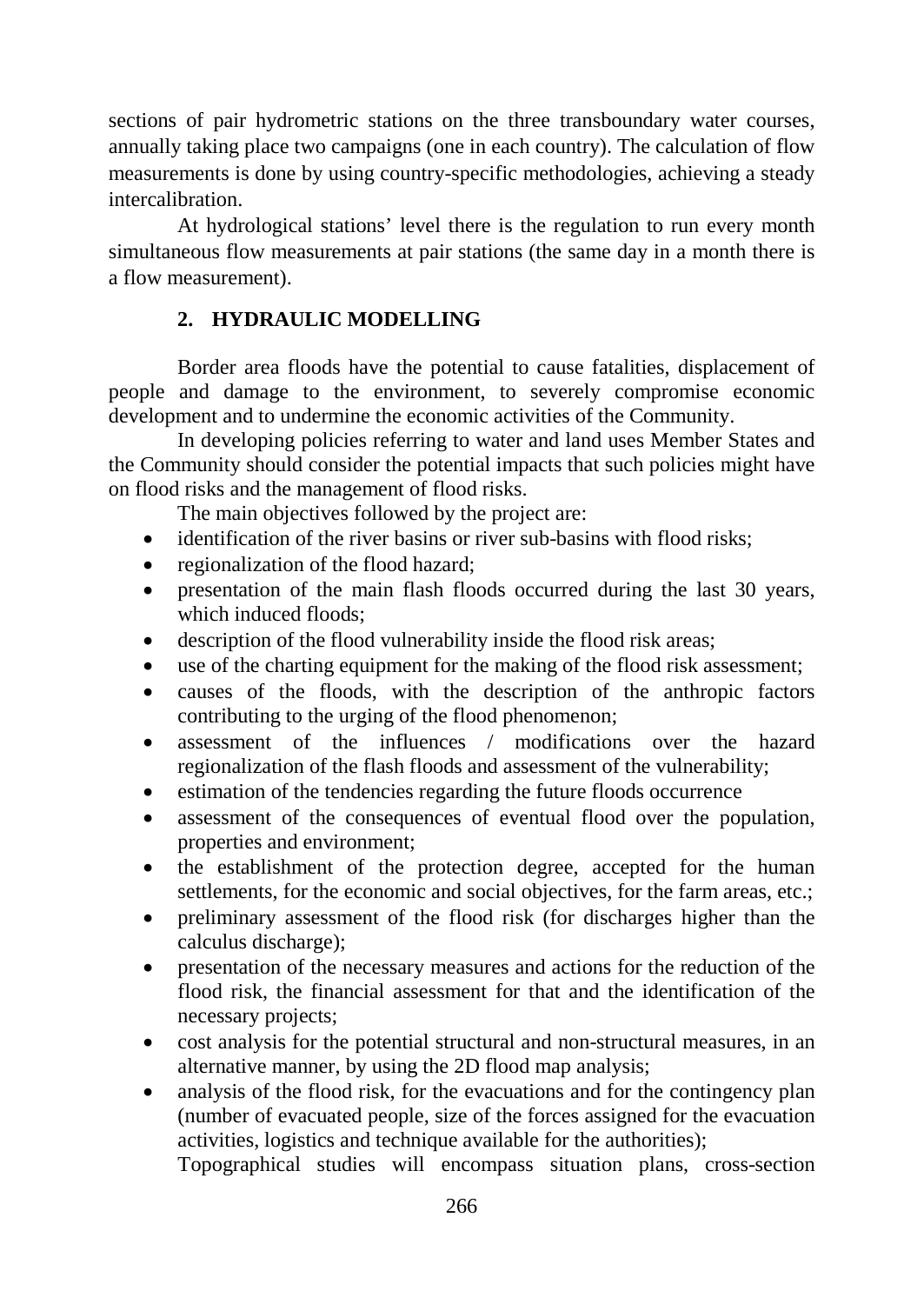profiles, longitudinal profiles, topographical studies, altimetry control points and the digital model of the terrain (DTM) with an altitudinal accuracy of 15 cm in the priority areas and 20 cm in the rest of the river basin.



*Fig. 1. Cross section example – bridge in Satu-Mare city*



*Fig. 2. The Digital Terrain Model – Someş River in the border area* 

The DTM will be integrated with the plans and the DTM vector maps or similar items, at the existing scale for the urban (inhabited) areas. We will use the most detailed available scale, and for the river basin we will use the informational plans made according with the 1:50.000 and 1:25.000 maps, where these maps are available. DTM will be presented on paper (on a convenient scale) and on digital format (Fig. 2).

The hydrological studies will provide the characteristic parameters for the floods occurred for the calculus discharges with overflow probabilities of 0,1%; 1%, 5%, 10%. The hydrologic and hydraulic models will be made by using the hydro-meteorological data base and the topographical measurements on site; them calibration will be done according to the records of the historical floods.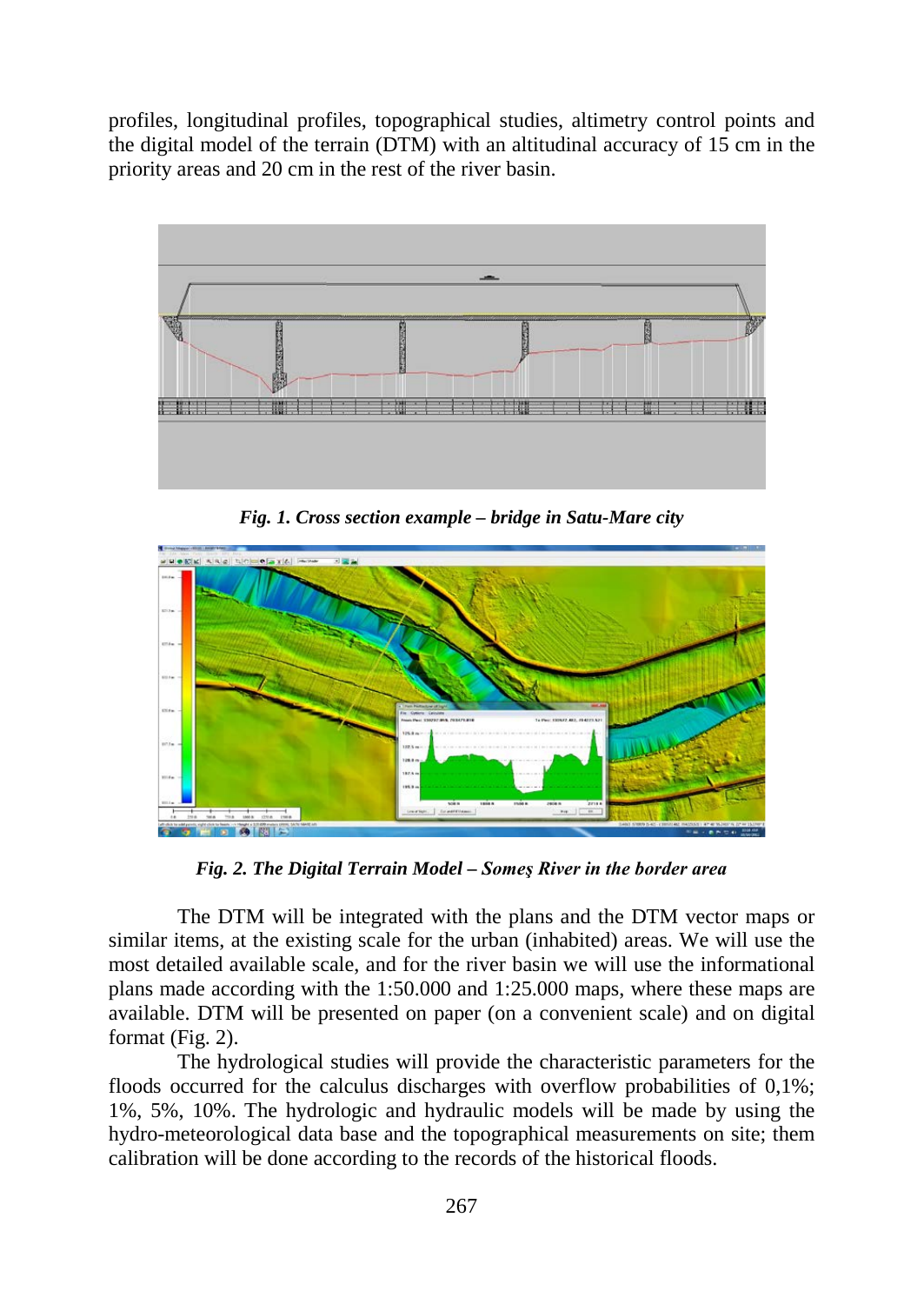

*Fig. 3. Hydraulic modelling (cross section example) – Someş River (Romania)*



*Fig. 4. Hydraulic modelling (cross section example) - Someş River (Hungary)*

The studies on the hydrologic and hydraulic models will be necessary for the establishment of the carrying capacity of the riverbeds, for the delimitation of the flood plains and for the detection of the transit discharges at the hydro-technical installations, but also for the establishment of the parameters needed for the structural measures' projects. These will be based on the 1D and 2D unstable hydro-dynamic models (Fig. 1). Therefore, the users would be able to assess the proposed measures and the impact over the river's system; of course with the potential combination of the 1D and 2D.